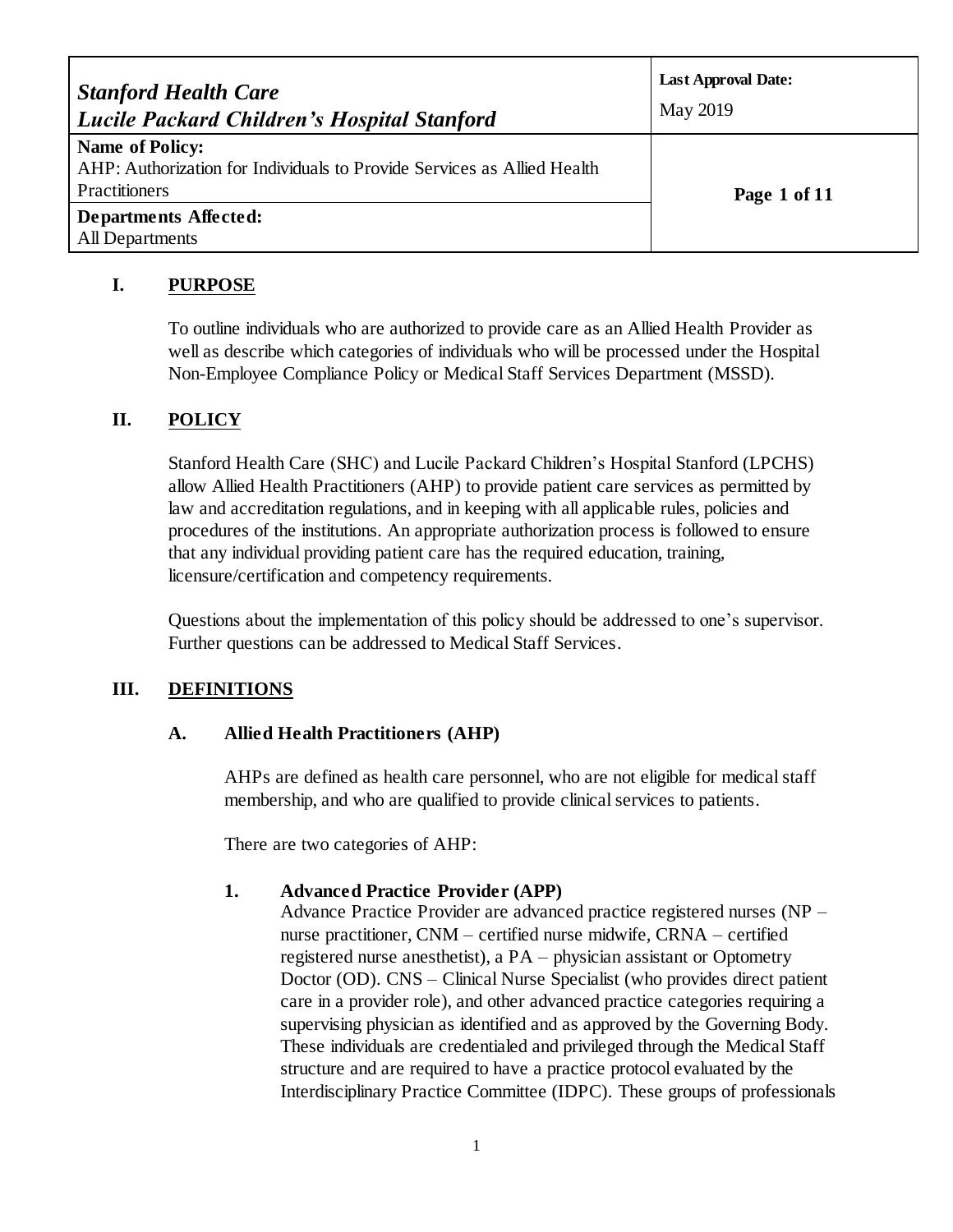| <b>Stanford Health Care</b><br><b>Lucile Packard Children's Hospital Stanford</b>                                  | <b>Last Approval Date:</b><br>May 2019 |
|--------------------------------------------------------------------------------------------------------------------|----------------------------------------|
| <b>Name of Policy:</b><br>AHP: Authorization for Individuals to Provide Services as Allied Health<br>Practitioners | Page 2 of 11                           |
| Departments Affected:<br>All Departments                                                                           |                                        |

are required to work collaboratively with a supervising Medical Staff member as required by California State Law.

## **2. Clinical Specialist (CS)**

Clinical Specialists are individuals who have been authorized to provide clinical care or service and are generally employees of the hospital or School of Medicine. These individuals include, but are not limited to the following categories:

- 1. Audiologist\*
- 2. Clinical Nurse Specialist
- 3. Acupuncturist\*
- 4. Behavioral Therapist\*
- 5. Perfussionists
- 6. Speech Pathologist
- 7. Surgical Tech
- 8. Physical Therapist\*
- 9. Ph. D Medical Geneticist
- 10. Massage Therapist
- 11. Registered Dental Assistant
- 12. Marriage Family Counselor
- 13. Registered Nurse First Assistant (RNFA)
- 14. Genetic Counselors
- 15. Chiropractors\*
- 16. Any other category identified by the Hospital Board

\*Clinical Specialists (CS) who bill for individual services through health plans will also be credentialed by the Medical Staff Services Department. Additionally, their applications will be reviewed by the IDPC Committee. They are noted above with an (\*).

If an individual in the above category is a non-employee, reference "Hospital Non-Employee Compliance Policy" through Human Resources Policy Manual.

# **IV. AUTHORIZATION**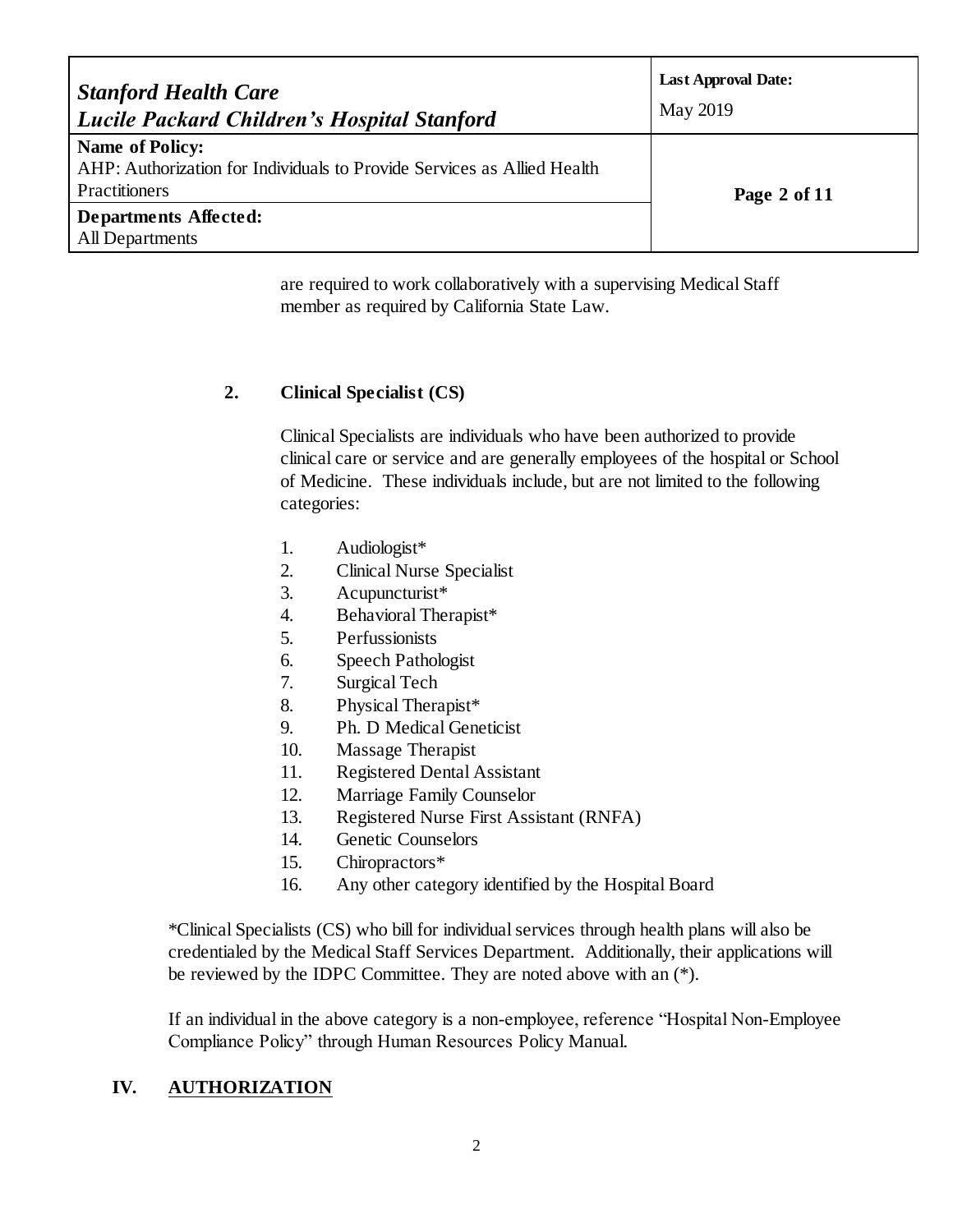| <b>Stanford Health Care</b><br><b>Lucile Packard Children's Hospital Stanford</b>                                  | <b>Last Approval Date:</b><br>May 2019 |
|--------------------------------------------------------------------------------------------------------------------|----------------------------------------|
| <b>Name of Policy:</b><br>AHP: Authorization for Individuals to Provide Services as Allied Health<br>Practitioners | Page 3 of 11                           |
| Departments Affected:<br>All Departments                                                                           |                                        |

- 1. Individuals applying for status as an Advanced Practice Provider must complete the full credentialing and privileging process and receive appropriate Medical Staff approval and are not entitled to provide services at either SHC or LPCH until the credentialing/privileging process is completed through Medical Staff Services, Credentials and Privileging Committee and/or the Interdisciplinary Practice Committee (IDPC), Medical Executive Committee and Board Subcommittee.
- 2. Requests to add new AHP categories, or to modify existing job categories, job descriptions, privileges or protocols, must be submitted in writing to IDPC Committee. Any relevant documentation needed to review and recommend category additions or deletions will be requested. All requests must be approved by the Interdisciplinary Practice Committee, Medical Executive Committee, and Board of Directors.

For new categories, the protocol/job description, privileges must be approved through the Board of Directors before a provider can apply to the position.

# **V. PROCEDURE**

## **A. Pathways for Credentialing**

- 1. To be eligible to provide services, an Advanced Practice Provider (APP) must:
	- a. have written approval, both on the application form and on applicable practice protocols, job descriptions and/or privileges, from the clinical service chief or department chair and/or the appropriate administrative department to provide services under the supervision of an active medical staff member as an AHP.
	- b. complete the credentialing and privileging process and be approved through the appropriate committee structure.
- 2. All categories of APP must meet hospital HIPAA requirements and complete any training modules required for hospital clinical systems.
- 3. All Advanced Practice Provider will be reappointed to the AHP staff, through Medical Staff Services, every two years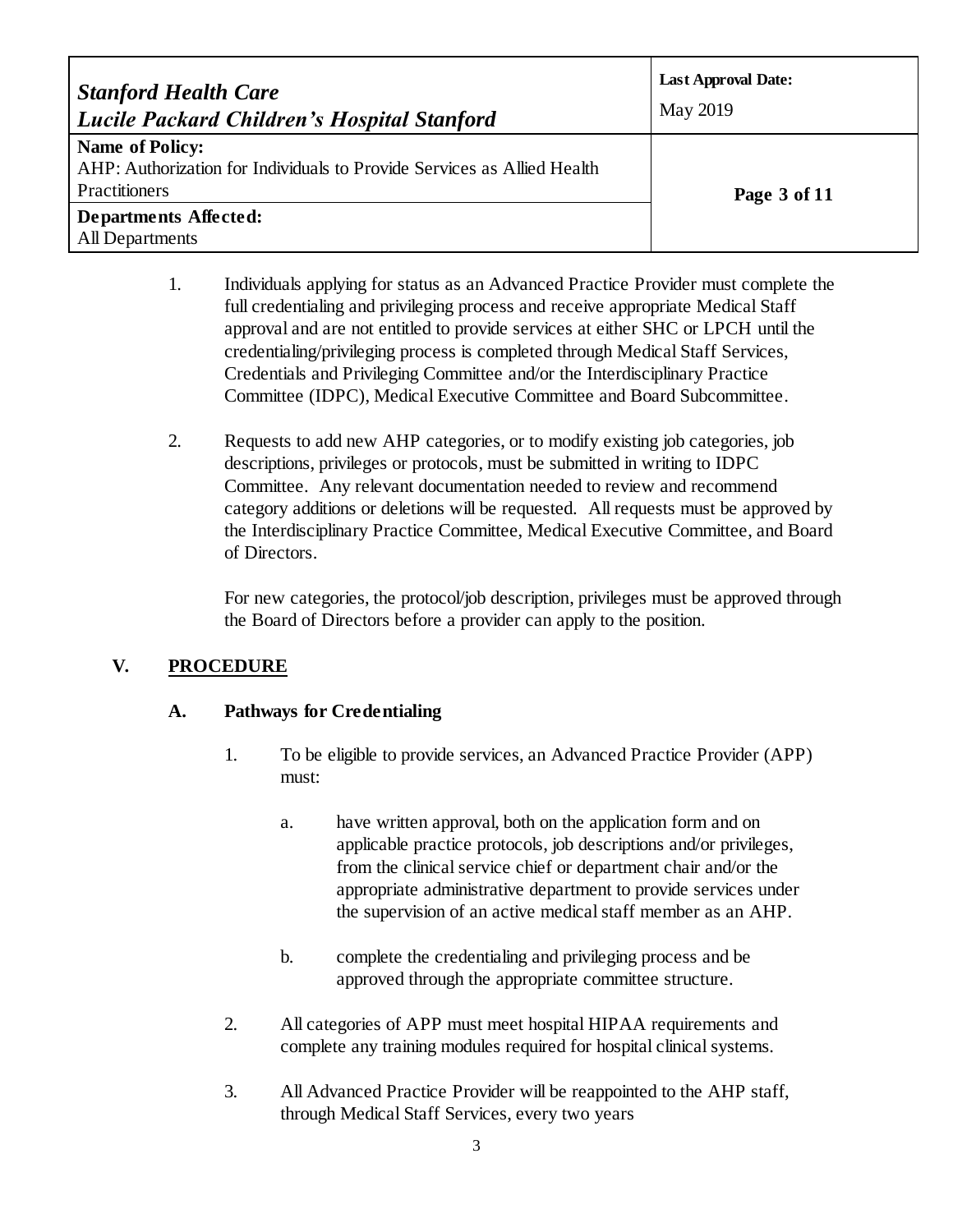| <b>Stanford Health Care</b><br><b>Lucile Packard Children's Hospital Stanford</b>                                  | <b>Last Approval Date:</b><br>May 2019 |
|--------------------------------------------------------------------------------------------------------------------|----------------------------------------|
| <b>Name of Policy:</b><br>AHP: Authorization for Individuals to Provide Services as Allied Health<br>Practitioners | Page 4 of 11                           |
| Departments Affected:<br>All Departments                                                                           |                                        |

#### **B. Scope of Services Oversight**

- 1. The Interdisciplinary Practice Committee (IDPC) of each facility oversees the development, review and approval of authorization criteria, scope of services, practice protocols and other relevant specifications of the following types of providers, in accordance with Title 22:
	- a. Nurse Practitioners
	- b. Physician Assistants
	- c. Clinical Nurse Specialist, as appropriate
	- d. Certified Nurse Midwifes
	- e. Certified Registered Nurse Anesthetist (CRNA)
	- f. Other providers whose practice patterns overlap the medical scope of practice.
	- g. Other providers as identified by the Board of Directors
- 2. The Interdisciplinary Practice Committee, or the sponsoring department, has the responsibility of establishing a framework for the categories they oversee. This framework shall include at least the following:
	- a. Category description, including title and general description of category.
	- b. Training and qualifications, including specific guidelines regarding certification, licensure, experience, continuing education requirements, etc.
	- c. Scope of services, which identifies the patient populations to be served and the specific procedures to be performed by the AHP.
	- d. Level of supervision of the AHP. Documentation should specify how the AHP is supervised when performing services, provide evidence of appropriate supervisor licensure as required and identify authority for documentation/medical record signature.
	- e. Standardized procedures or protocols as appropriate, including standardized procedures for the assessment and management of patients, standardized procedures for dispensing and furnishing of drugs, etc.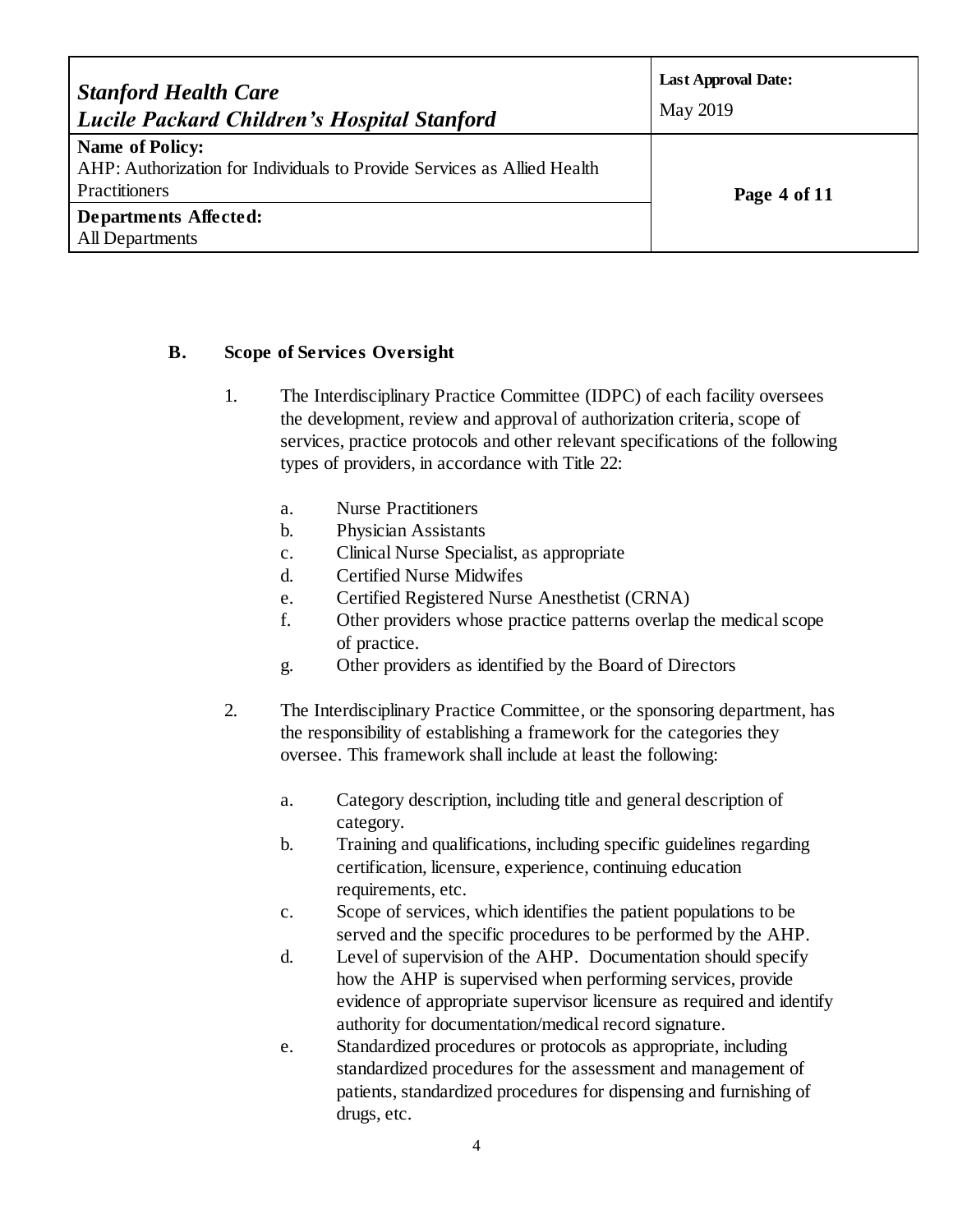| <b>Stanford Health Care</b><br><b>Lucile Packard Children's Hospital Stanford</b>   |                                                                                                                                                       | <b>Last Approval Date:</b><br>May 2019 |
|-------------------------------------------------------------------------------------|-------------------------------------------------------------------------------------------------------------------------------------------------------|----------------------------------------|
| <b>Name of Policy:</b><br>Practitioners<br>Departments Affected:<br>All Departments | AHP: Authorization for Individuals to Provide Services as Allied Health                                                                               | Page 5 of 11                           |
| f.<br>g.                                                                            | Specific rules, regulations and/or policies that apply to the category<br>of AHP.<br>Special requirements which must be met prior to provision of any |                                        |

- services, which may include department-specific orientation, health screening, Basic Life Support (BLS) certification, etc.
- h. Requirements for completion of probationary period or competency assessment for all AHPs.
- i. Method for evaluating competency to perform scope of services (which must identify proctoring or precepting requirements).
- j. Physician or Supervisor responsible for monitoring and documenting the provider's performance.
- k. Review timeframes and any related materials such as monitoring forms or skills checklists.
- l. At all times the supervising physician must be physically, telephonically or electronically available to the APP for consultation, except in emergency situations.
- m. In cases of emergency, the APP, to the extent permitted by the laws relating to license or certificate, may render emergency services to a patient pending establishment of contact with physician.
- n. PAs may perform medical services set forth by the regulations of the MBC when the services are rendered under the appropriate supervision of a licensed physician. [16 CCR § 1399.545(a); CA Business & Professions Code § 3516]
- o. Process to ensure that required supervision is being conducted on all allied health professionals , (e.g., NPs, PAs), in all pertinent areas of care.
- p. The supervising physician has continuing responsibility for all medical services provided by the health professional under his or her supervision. [16 CCR § 1399.545(f); CA Business & Professions Code § 3502] In the clinical setting, the supervising physician must not supervise more than 4 APPs involved in direct patient care at one time.
- 3. These documents must be forwarded to Interdisciplinary Practice Committee (IDPC) and/or the Credentials and Privileging Committee and the Medical Executive Committee of the appropriate institution for review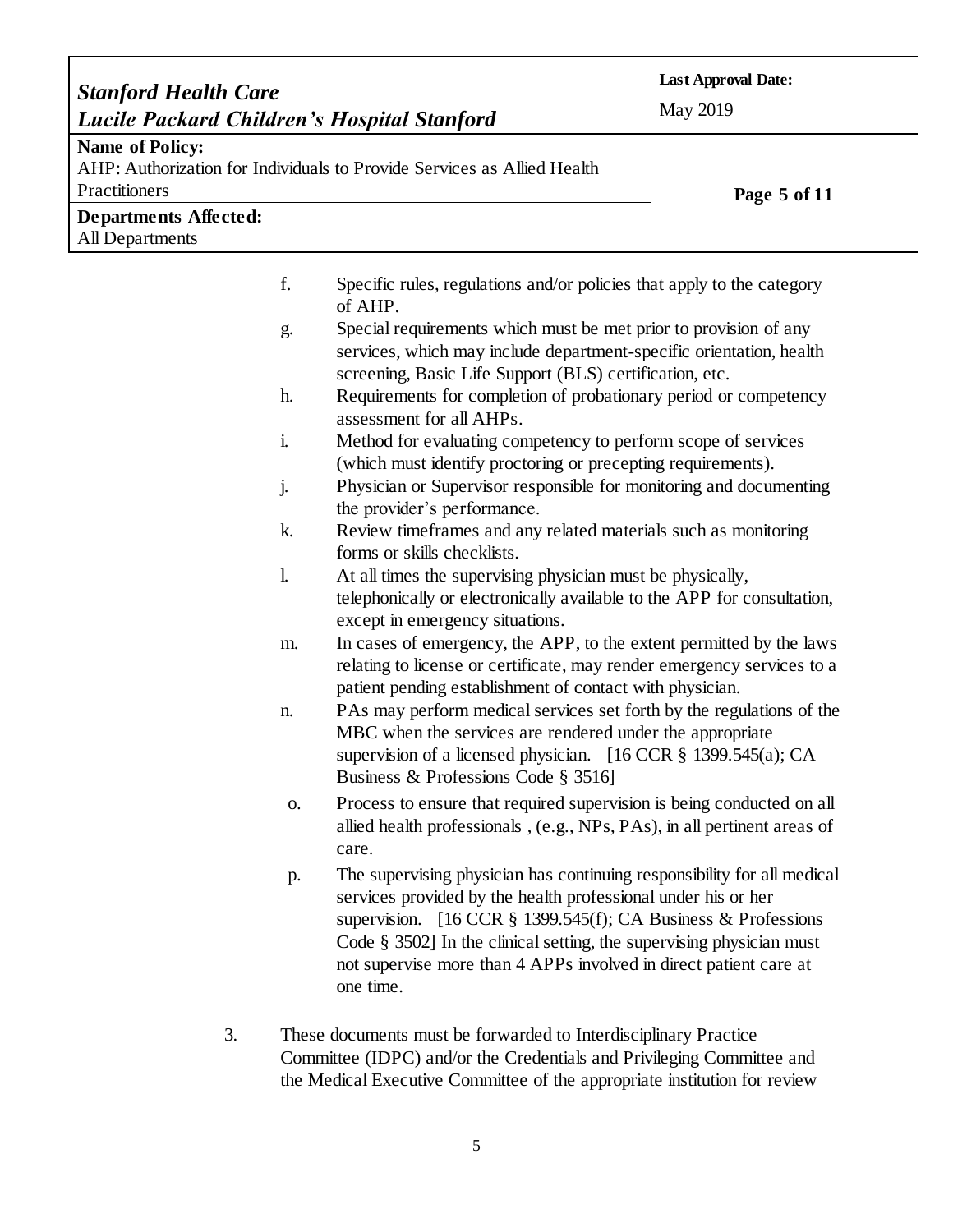| <b>Stanford Health Care</b><br><b>Lucile Packard Children's Hospital Stanford</b>                                  | <b>Last Approval Date:</b><br>May 2019 |
|--------------------------------------------------------------------------------------------------------------------|----------------------------------------|
| <b>Name of Policy:</b><br>AHP: Authorization for Individuals to Provide Services as Allied Health<br>Practitioners | Page 6 of 11                           |
| Departments Affected:<br>All Departments                                                                           |                                        |

and recommendation for approval to the SHC and LPCH Boards of Directors.

#### **C. Verification Responsibilities**

- 1. Medical Staff Services maintains credentialing files on Advance Practice Providers. All other AHP files are maintained by Human Resources if the AHP is an employee or the respective Department if the AHP is a nonemployee.
- 2. Advance Practice Professionals
	- a. Medical Staff Services, through its normal verification process as outlined in Credentialing and Privileging Policy and Procedures, confirms that each Advance Practice Professional applicant meets the established qualifications and requirements as defined in the Credentialing Policy and Procedures.
	- b. Medical Staff Services also ensures that Advance Practice Professional applicants are informed of the following:
		- 1) Professional Ethics The professional conduct of each APP shall be governed both by the principles of professional ethics established by the profession, by law, and in accordance with the mission and philosophy of SHC and LPCH.
		- 2) Suspension, Modification, or Termination of Permission to Provide Services APP's may be subject to discipline and corrective action, and his or her permission to provide services may be suspended, modified, or terminated as delineated in Section E of this document.
		- 3) Requirement for background check.
- 3. Clinical Specialists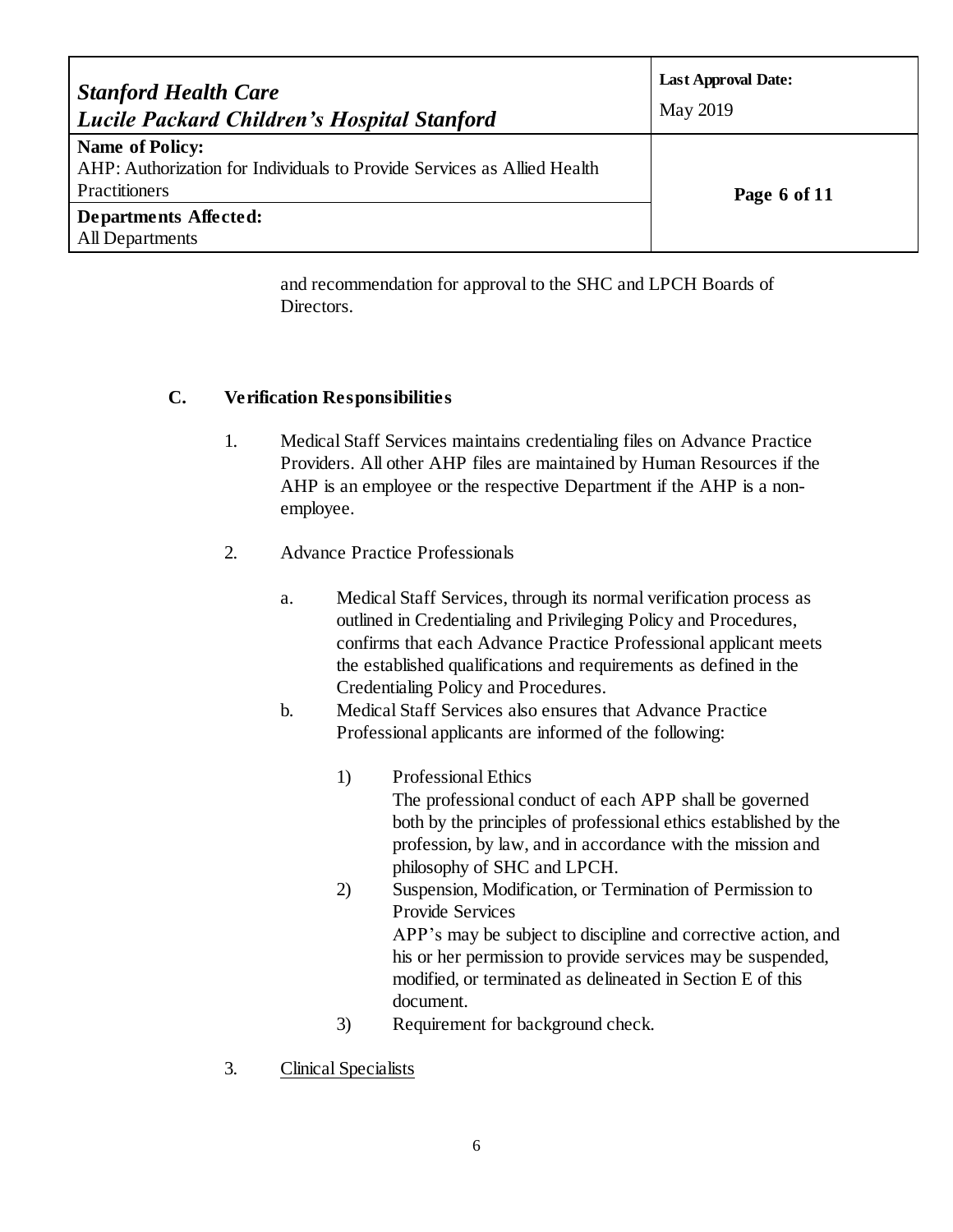| <b>Stanford Health Care</b><br><b>Lucile Packard Children's Hospital Stanford</b>                                  | <b>Last Approval Date:</b><br>May 2019 |
|--------------------------------------------------------------------------------------------------------------------|----------------------------------------|
| <b>Name of Policy:</b><br>AHP: Authorization for Individuals to Provide Services as Allied Health<br>Practitioners | Page 7 of 11                           |
| <b>Departments Affected:</b><br>All Departments                                                                    |                                        |

- a. The designated department manager maintains a personnel file for each Clinical Specialist. This file includes a Job Description, Performance Appraisals, and other documentation as required by SHC and LPCH Human Resources policies and procedures, including licensure and certification. (see Hospital Non-Employee Compliance Policy)
- b. The respective department manager performs the appropriate verifications based on Human Resource Policies and Regulatory Guidelines. (see Hospital Non-Employee Compliance Policy)

### **D. Billing**

As allowed by California law, and SHC and LPCH policies, certain categories of AHP are eligible to bill for their services. These providers must be authorized to provide services as defined in this policy prior to any billing activity.

#### **E. Procedural Rights for Advance Practice Professionals (APP)**

#### 1. Non-renewal, Restriction, Suspension, or Termination

a. Nothing contained in the Medical Staff Bylaws shall be interpreted to entitle an APP to the procedural rights set forth in Article Seven of the Bylaws. Any APP, however, shall have the right to challenge any action that would constitute grounds for a hearing under Article Seven of the Bylaws by filing a written grievance with the IDPC within fifteen (15) days of such action. The grievance shall set forth the specifics of the action or inaction challenged and shall detail the remedy requested. On receipt of such a grievance, the IDPC or its designee shall conduct an investigation that shall afford the APP an opportunity for an interview concerning the grievance. Any such interview shall not constitute a "hearing" as that term is defined in Article Seven of the Bylaws and the procedural rules applicable to such hearings shall not apply. Before the interview, the APP shall be informed of the general nature and circumstances giving rise to the action, and the APP may present information relevant thereto at the interview. A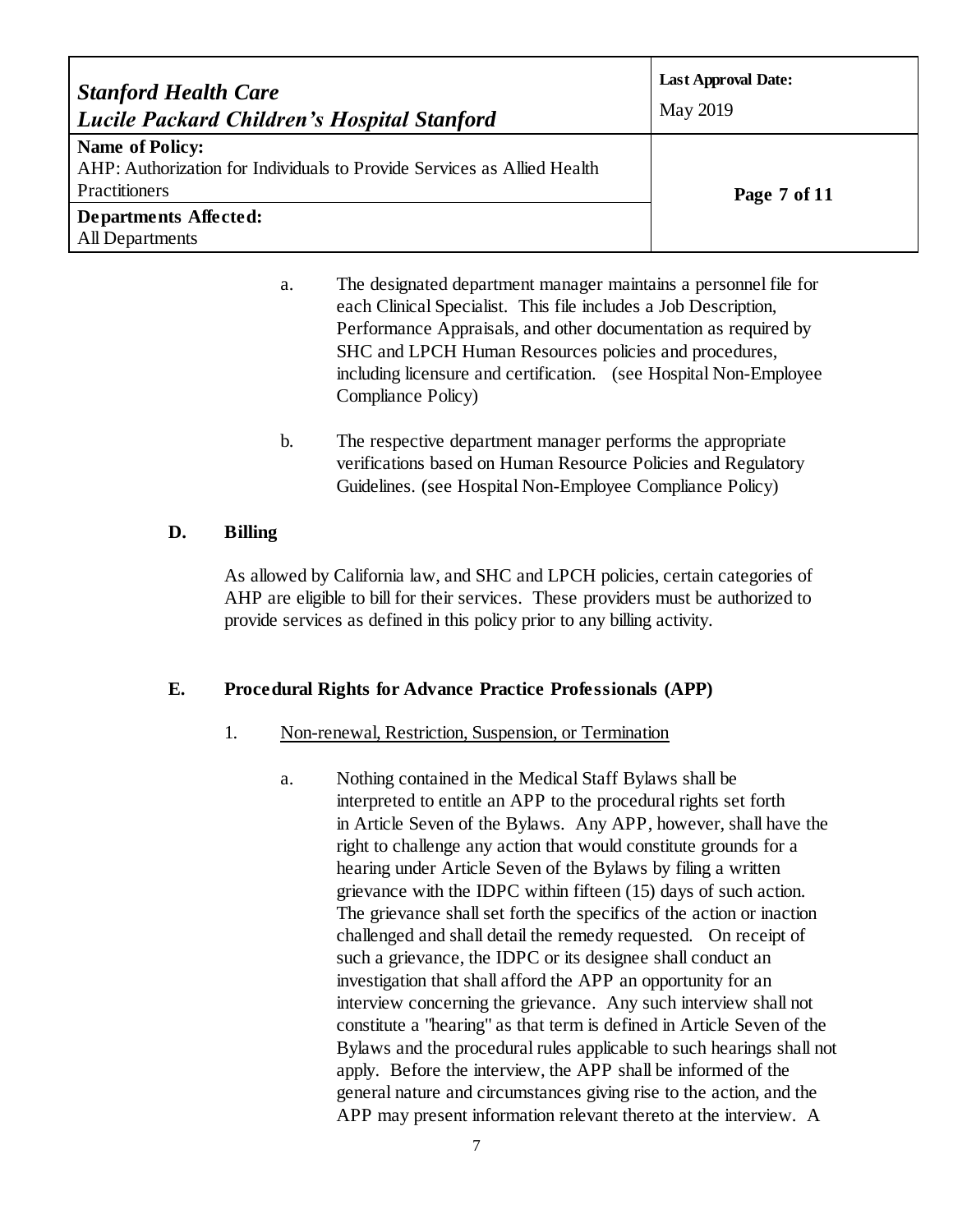| <b>Stanford Health Care</b><br><b>Lucile Packard Children's Hospital Stanford</b>                                  | <b>Last Approval Date:</b><br>May 2019 |
|--------------------------------------------------------------------------------------------------------------------|----------------------------------------|
| <b>Name of Policy:</b><br>AHP: Authorization for Individuals to Provide Services as Allied Health<br>Practitioners | Page 8 of 11                           |
| Departments Affected:<br><b>All Departments</b>                                                                    |                                        |

record of the interview shall be made. The IDPC shall make a decision based on the interview and all other information available to it.

After the IDPC makes a final recommendation to the Medical Executive Committee, the APP may then request reconsideration by the Medical Executive Committee of an adverse IDPC recommendation. In that reconsideration, the APP may present to the Medical Executive Committee additional written arguments relevant to the IDPC recommendation. There is no right for the APP to personally appear before the Medical Executive Committee. After considering the AHP's additional written arguments, if any, the Medical Executive Committee shall make a final decision on the IDPC's recommendation. The final decision will be made by the Board of Directors via the Board Subcommittee.

#### 2. Automatic Termination

An APP practice privileges shall automatically terminate, without review, in the event:

- a. The Medical Staff membership of the Supervising Physician of the APP is suspended, terminated, or restricted whether voluntarily or involuntarily. An employed APP may be assigned a different supervising physician by the Service Chief.
- b. Any contract between the Hospital and the Supervising Physician of the APP is terminated, regardless of the reason therefore; the APP's Supervising Physician no longer agrees to act as a supervisor, for any reason, or the relationship between the APP and the Supervising Physician is otherwise terminated, regardless of the reason. An employed APP will be assigned a different supervising physician by the Service Chief.
- c. The APPs license or certificate to practice expires, is revoked, suspended, or otherwise restricted.
- 3. Other Corrective Action
	- a. When the APPs DEA Certificate is revoked, suspended, or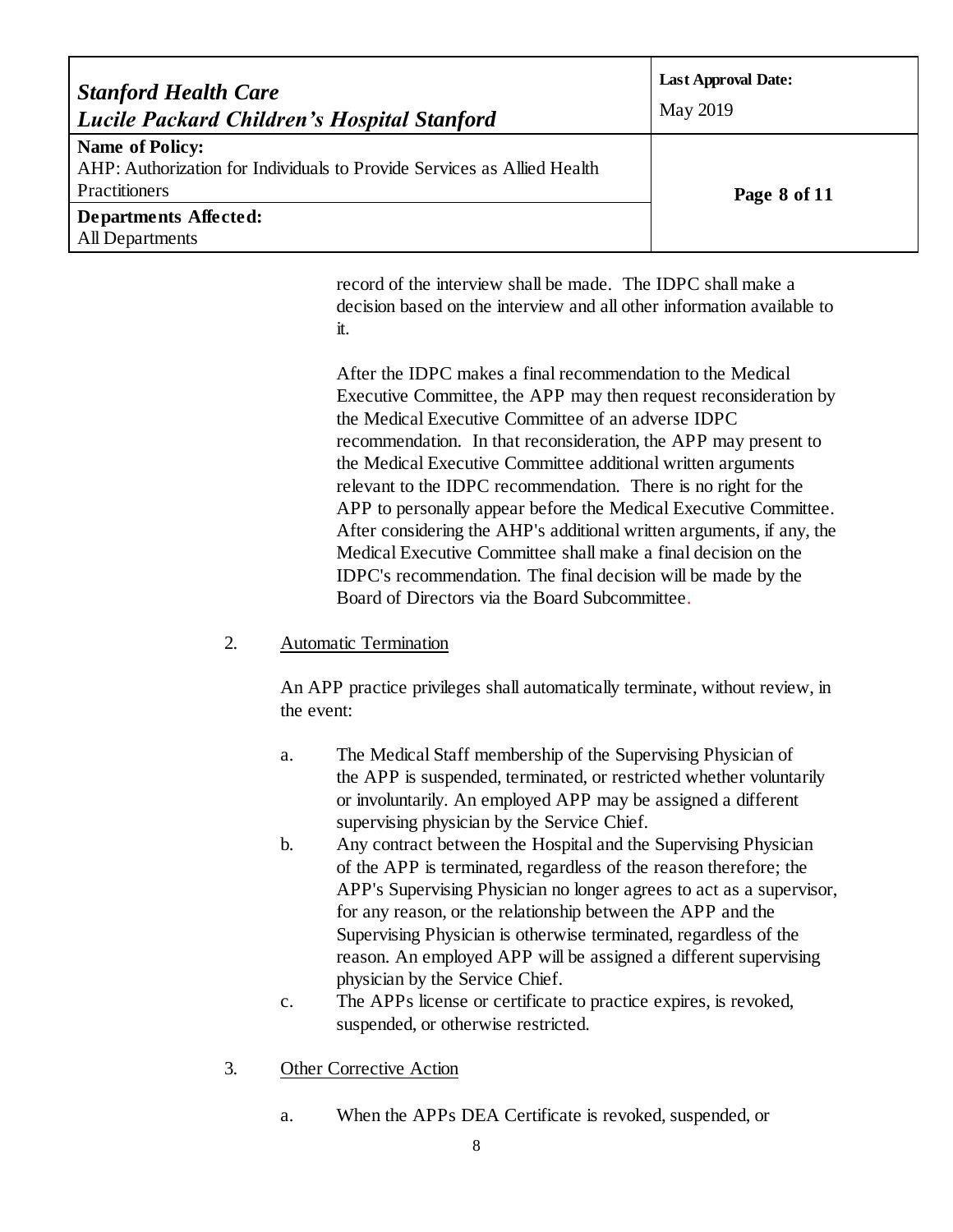| <b>Stanford Health Care</b><br>Lucile Packard Children's Hospital Stanford                                         | <b>Last Approval Date:</b><br>May 2019 |
|--------------------------------------------------------------------------------------------------------------------|----------------------------------------|
| Name of Policy:<br>AHP: Authorization for Individuals to Provide Services as Allied Health<br><b>Practitioners</b> | Page 9 of 11                           |
| Departments Affected:<br>All Departments                                                                           |                                        |

subject to probation, the action and terms shall automatically apply to his/her right to furnish or transmit orders for medications covered by the certificate.

- b. For failure to comply with the Medical Record Regulations and Policies established by the Medical Staff Rules and Regulations or hospital-specific policies and procedures, the APP's practice privileges shall be automatically suspended upon the expiration of five (5) days after he/she is given written notice. Practice privileges shall remain suspended until all delinquent medical records are completed. A failure to complete the medical records within two (2) months after the date a suspension becomes effective shall be deemed a voluntary resignation.
- c. For failure to maintain the appropriate amount of professional liability insurance or its equivalent, if any, an APP's practice privileges may be automatically suspended after ten (10) days written warning of delinquency. Privileges shall remain suspended until the APP provides evidence to the Medical Executive Committee that he/she has secured professional liability coverage in the amount required. A failure to provide such evidence within three (3) months after the date the automatic suspension became effective shall be deemed to be a voluntary resignation. APP's on leave of absence are not subject to automatic suspension for failure to provide evidence of professional liability insurance.
- 3. Review of Category Decision The procedural rights afforded by this section shall not apply to any decision regarding whether a category of APP shall or shall not be eligible for practice privileges at the Hospital. Questions regarding such decisions shall be submitted to the Governing Body, which has the discretion to decline to review the request, or to review it using any procedure it deems appropriate.
- 4. Provider Rights to Amend Application If any submitted items differ substantially from documentation disclosed through the verification process, the provider will be asked to resolve this discrepancy.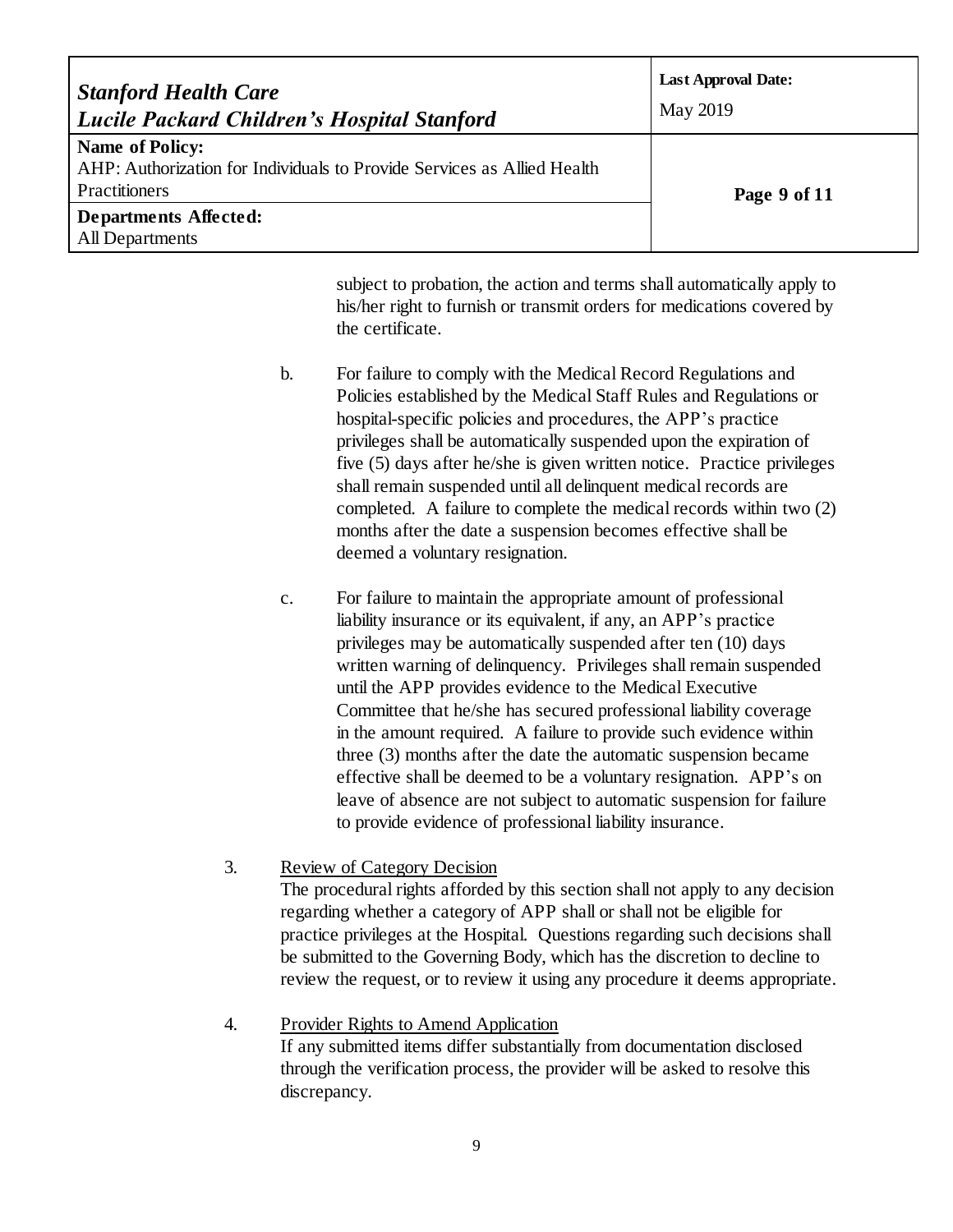| <b>Stanford Health Care</b><br><b>Lucile Packard Children's Hospital Stanford</b>                                  | <b>Last Approval Date:</b><br>May 2019 |
|--------------------------------------------------------------------------------------------------------------------|----------------------------------------|
| <b>Name of Policy:</b><br>AHP: Authorization for Individuals to Provide Services as Allied Health<br>Practitioners | Page 10 of 11                          |
| Departments Affected:<br>All Departments                                                                           |                                        |

#### 5. Confidentiality of files

APP Credentialing files are treated as confidential and are protected from discovery by Section 1157 of the California Evidence Code. Documents in these files may not be reproduced or distributed, except for confidential peer review and authorization purposes consistent with Section 1157.

### **VI. RELATED DOCUMENTS**

Human Resources Policy: Hospital Non-Employee Compliance Policy

### **VII. DOCUMENT INFORMATION**

A. References:

The Joint Commission Standards for Human Resources and Medical Staff HR 01.02.05 and HR. 01.02.06 Human Resources Policy: Hospital Non-Employee Compliance Policy

- B. Author/Original/Review Date: Director, Medical Staff Services, February 2009, April 2011 Director, Practice Professional Practice February 2009 Manager, Human Resource Compliance, April 2011
- C. Custodian of Document: Medical Staff Services, Human Resources and Interdisciplinary Practice Committee (IDPC)
- D. Distribution and Training Requirements:
	- 1. This policy resides in *Administrative Manua1 and Medical Staff Policies* located on the SHC and the LPCH websites.
	- 2. New or revised documents will be communicated as appropriate.
- E. Review and Renewal Requirements: This policy will be reviewed every three years and as required by change of law or practice. The entities or persons who provided initial approval must approve any changes to the policy.
- F. Review/Revision History: